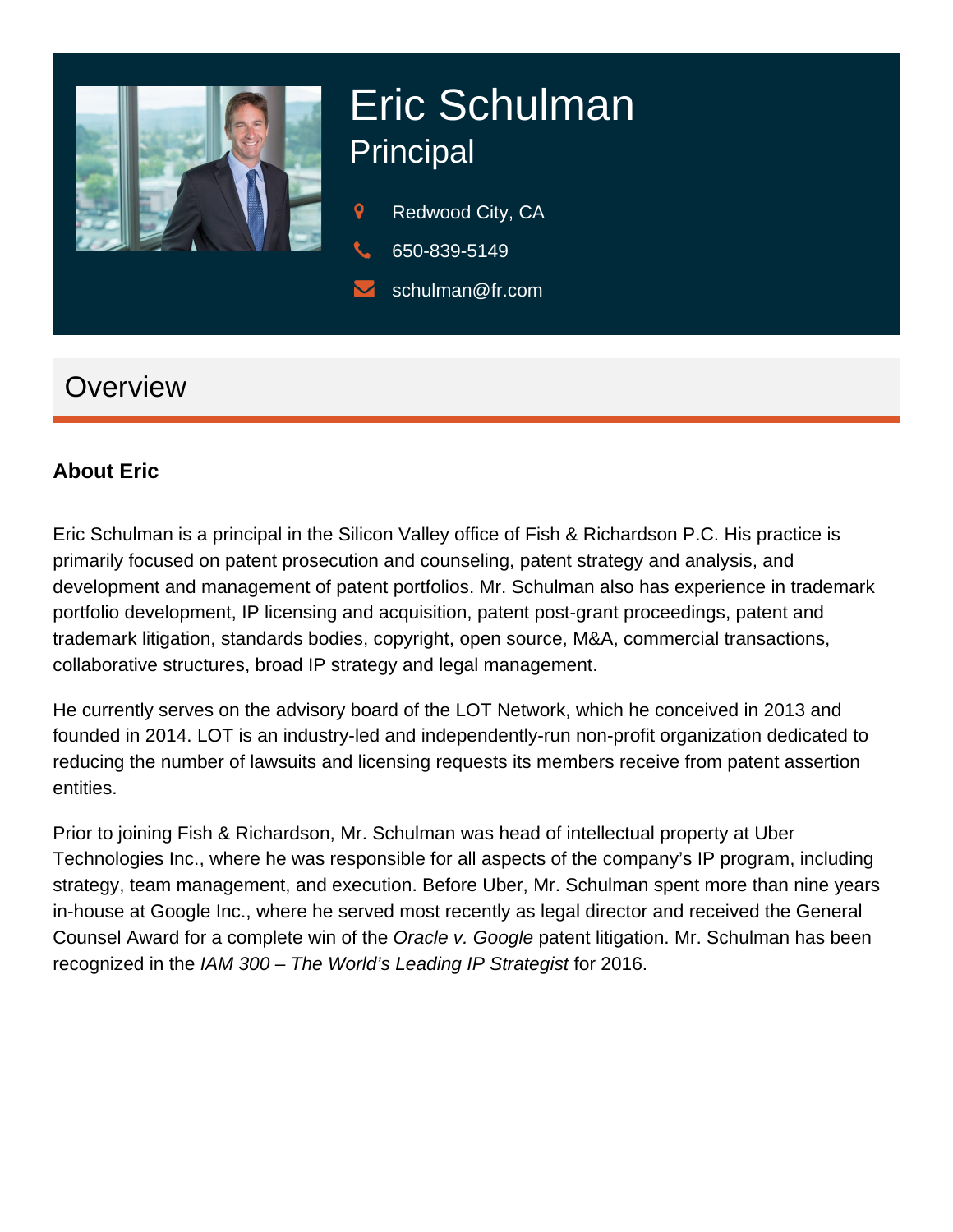### Focus Areas

### **Services**

- IP Licensing, Transactions, and Agreements
- Litigation
- Patent
- Post-Grant
- Opinions and Strategic Counseling
- Patent Portfolio Management
- Patent Prosecution
- Startup and Early-Stage Companies
- Patent Litigation

#### **Industries**

- Academic Research and Medical Centers
- Cleantech
- Consumer Products
- Digital Health
- Digital Media and E-Commerce
- Electrical and Computer Technology
- Financial and Business Services
- Internet
- Medical Devices
- Nanotechnology
- Software
- Telecommunications
- Transportation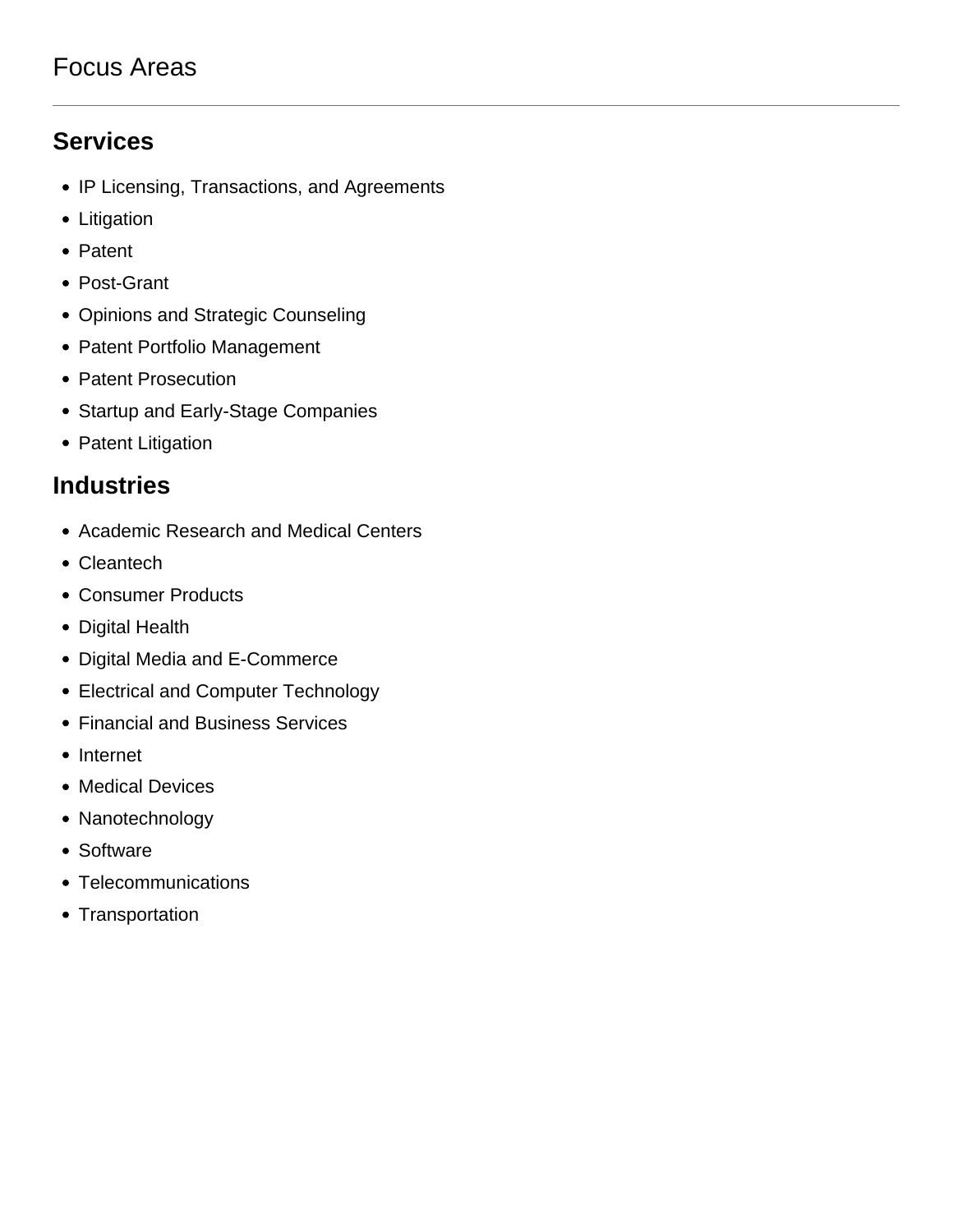## **Education**

- J.D., Boston College Law School
- M.S., Physics, Boston University
- B.S., Physics, Massachusetts Institute of Technology

# Insights

**Publications** 

- "How Scalable Private-Ordering Solutions Improve IP Law: Lessons Learned From My [Founding of the License on Transfer \(Lot\) Network](http://ssrn.com/abstract=2827904)," Social Science Research Network (SSRN) (August 2016)
- ["An Updated Proposal for a License on Transfer \(LOT\) Agreement](http://papers.ssrn.com/sol3/papers.cfm?abstract_id=2463660)," Social Science Research Network (SSRN) (July 2014)
- ["A Proposal for a License On Transfer \(LOT\) Agreement,](http://papers.ssrn.com/sol3/papers.cfm?abstract_id=2224355)" Social Science Research Network (SSRN) (July 2013)
- ["A Response to a Proposal for a Defensive Patent License \(DPL\),](http://papers.ssrn.com/sol3/papers.cfm?abstract_id=2054314)" Social Science Research Network (SSRN) (July 2013)
- "Ethical and Legal Issues in E-Mail Therapy, Ethics & Behavior," 6(2)107-124 (1996) (also published in Real Law at Virtual Space, Communication Regulation in Cyberspace, Hampton Press 1999)

Speaking Engagements

- "Back To The Future: How To Prepare Your IP Program For What Is Coming," LOT Networkbridge (September 16, 2021)
- ["Open Source Software: Practical Ideas for Protecting Your Intellectual Property,"](https://www.fr.com/?p=94982) Fish Litigation Webinar (September 2020)

## **Recognition**

• Named to "The World's Leading IP Strategists" by IAM (Intellectual Asset Management) Strategy 300 (2016, 2019-2021)